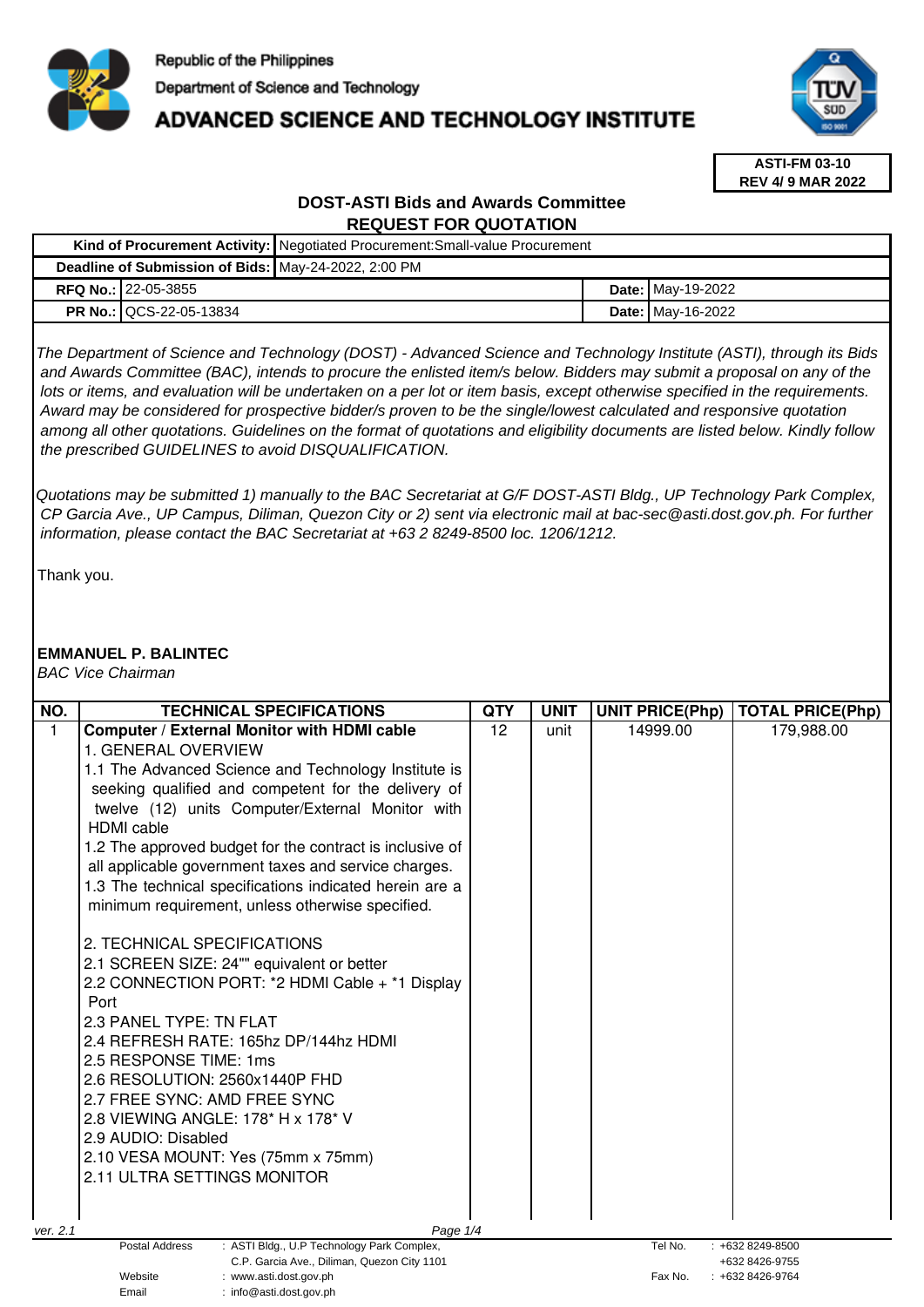| 3. ACCESORRIES:<br>3.1 HDMI 2.0 Cable + DP Cable + 12v 3A Adaptor +<br>Pro Stand + Warranty Card<br>3.2 REFRESH RATE: 165hz DP/144hz HDMI<br>3.3 RESPONSE TIME: 1ms<br>3.4 RESOLUTION: 2560x1440P FHD"<br>4. WARRANTY AND AFTERSALE SUPPORT<br>4.1 Supplier warrants the items against defects in<br>manufacturing and shipping and delivery issues.<br>4.2 Defective and incorrect items shall be replaced<br>4.3 Warranty Period should be 1 year On-Site; warranty<br>on Parts and Labor with Premier Support (1year on<br>Battery)<br>5. PAYMENT AND DELIVERY TERMS<br>5.1 The price of bid must be inclusive of government<br>taxes and additional fees.<br>5.2 Government terms, payment upon complete<br>delivery<br>5.3 Delivery of goods shall be made by the supplier<br>within thirty (30) calendar days upon issuance of<br>Notice to Proceed<br>5.4 The unit must be brand new and unused.                                                                                                                                                                                                                                                                                                                                                                                                                                                                                                                                                                                                                                      |    |      |         |           |
|----------------------------------------------------------------------------------------------------------------------------------------------------------------------------------------------------------------------------------------------------------------------------------------------------------------------------------------------------------------------------------------------------------------------------------------------------------------------------------------------------------------------------------------------------------------------------------------------------------------------------------------------------------------------------------------------------------------------------------------------------------------------------------------------------------------------------------------------------------------------------------------------------------------------------------------------------------------------------------------------------------------------------------------------------------------------------------------------------------------------------------------------------------------------------------------------------------------------------------------------------------------------------------------------------------------------------------------------------------------------------------------------------------------------------------------------------------------------------------------------------------------------------------------------|----|------|---------|-----------|
| 2<br><b>Laptop Stand</b><br>1. GENERAL OVERVIEW<br>1.1 The Advanced Science and Technology Institute is<br>seeking qualified and competent for the delivery of<br>twelve (12) units Laptop stand<br>1.2 The approved budget for the contract is inclusive of<br>all applicable government taxes and service charges.<br>1.3 The technical specifications indicated herein are a<br>minimum requirement, unless otherwise specified.<br>2. TECHNICAL SPECIFICATIONS<br>2.1 Portable, Foldable & Height Adjustable Laptop<br>Stand<br>2.2 Intuitive mechanical design, Quick and easy in<br>operation<br>2.3 Features 8 ergonomic height adjustments options<br>2.4 Compact and Lightweight<br>2.5 Made of industrial-grade reinforced nylon and high<br>quality metal fittings<br>2.6 Combined with its innovation structural design<br>2.7 Can hold up to 20lbs (2-6 times the average weight<br>of a laptop)<br>2.8 Anti-skid caps to increase friction and prevent<br>scratches<br>2.9 Delicate<br>balance of structural design and<br>engineering, and the assistance of Skid-free bases &<br>3M Anti-skid pads.<br>2.10 Outstanding stability on any flat surface or can<br>even be used on various eneve surfaces; sofa, bed or<br>even grassplot, as long as the 4 legs are firmly on the<br>surface.<br>2.11 Even with a tilt angle of 60 degrees, laptop is still<br>grasped firmly by Arc Grips and won't fall off.<br>2.12 With minimal contract on the laptop. It ensures<br>sufficient airflow and heat reduction. No more extra | 12 | unit | 1265.00 | 15,180.00 |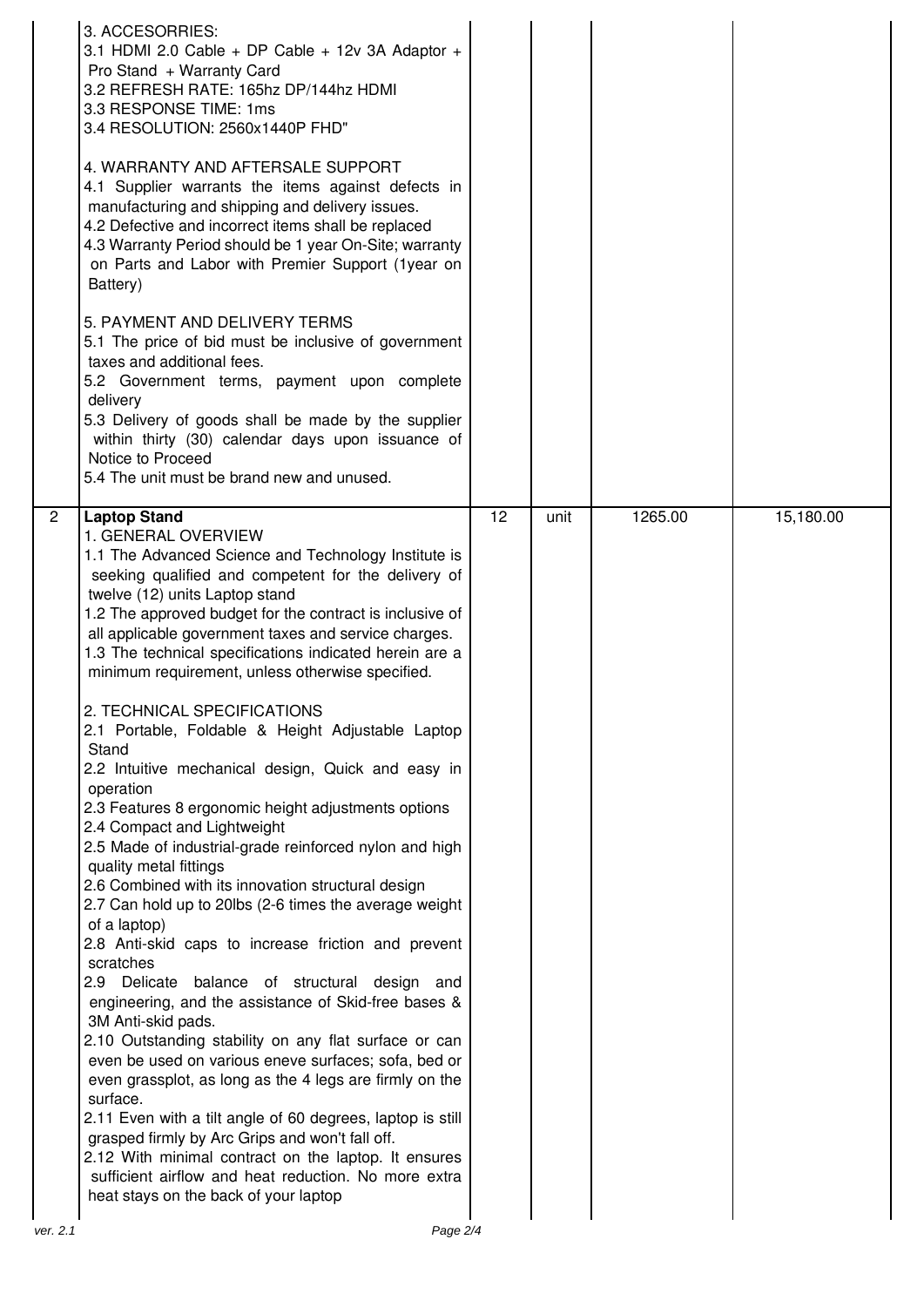| 2.13 Self-adaptive pivoting arc grip design.                                                                                                                                                                                                                                                                                                                  |                |
|---------------------------------------------------------------------------------------------------------------------------------------------------------------------------------------------------------------------------------------------------------------------------------------------------------------------------------------------------------------|----------------|
| 3. WARRANTY AND AFTERSALE SUPPORT<br>3.1 Supplier warrants the items against defects in<br>manufacturing and shipping and delivery issues.<br>3.2 Defective and incorrect items shall be replaced                                                                                                                                                             |                |
| 4. PAYMENT AND DELIVERY TERMS<br>4.1 The price of bid must be inclusive of government<br>taxes and additional fees.<br>4.2 Government terms, payment upon complete<br>delivery<br>4.3 Delivery of goods shall be made by the supplier<br>within thirty (30) calendar days upon issuance of<br>Notice to Proceed<br>4.4 The unit must be brand new and unused. |                |
| TOTAL APPROVED BUDGET FOR THE CONTRACT (ABC):                                                                                                                                                                                                                                                                                                                 | Php 195,168.00 |

# **GUIDELINES**

### **A. Content and Format of Quotations**

- 1. The Quotation/s must include the RFQ Number or the PR Number indicated above
- 2. Bidders must specify the BRAND NAMES and MODEL NAMES/NUMBER for the following goods:
	- a. Computer and electronic equipment and its accessories or peripherals
	- b. Software applications, programs, and digital licenses
	- c. Commercial off-the-shelf electronic devices or components
- 3. The Quotation/s must indicate the registered business name of the company (or individual), business address and contact number. It must also include the full name and signature of the company's authorized representative.
- 4. BIR Certificate of Registration for new DOST-ASTI suppliers.

#### **B. Eligibiliy Requirements**

Pursuant to Annex "H" or Consolidated Guidelines for the Alternative Methods of Procurement of the 2016 Implementing Rules and Regulations (IRR) of Republic Act (RA) No. 9184, the following documents shall be submitted except for Repeat Order, Shopping under Section 52.1(a), and Negotiated Procurement under Sections 53.1 (Two-Failed Biddings), and 53.5 (Agency-to-Agency):

#### **For Procurement of Goods**

- 1. Upon submission of quotation
	- a. Valid PhilGEPS Registration Number / Organization ID
	- b. Valid Mayor's/Business Permit
- 2. Upon issuance of Notice of Award (NOA)
	- a. Omnibus Sworn Statement (shall be required only for procurement projects with ABC above P50,000.00)
	- b. Income/Business Tax Return (For ABCs above P500,000.00)

#### **For Procurement of Infrastructure**

- 1. Upon submission of quotation
	- a. Valid PhilGEPS Registration Number / Organization ID
	- b. Valid Mayor's/Business Permit
	- c. Valid PCAB License
- 2. Upon issuance of NOA
	- a. Omnibus Sworn Statement (shall be required only for procurement projects with ABC above P50,000.00)
	- b. Income/Business Tax Return (For ABCs above P500,000.00)